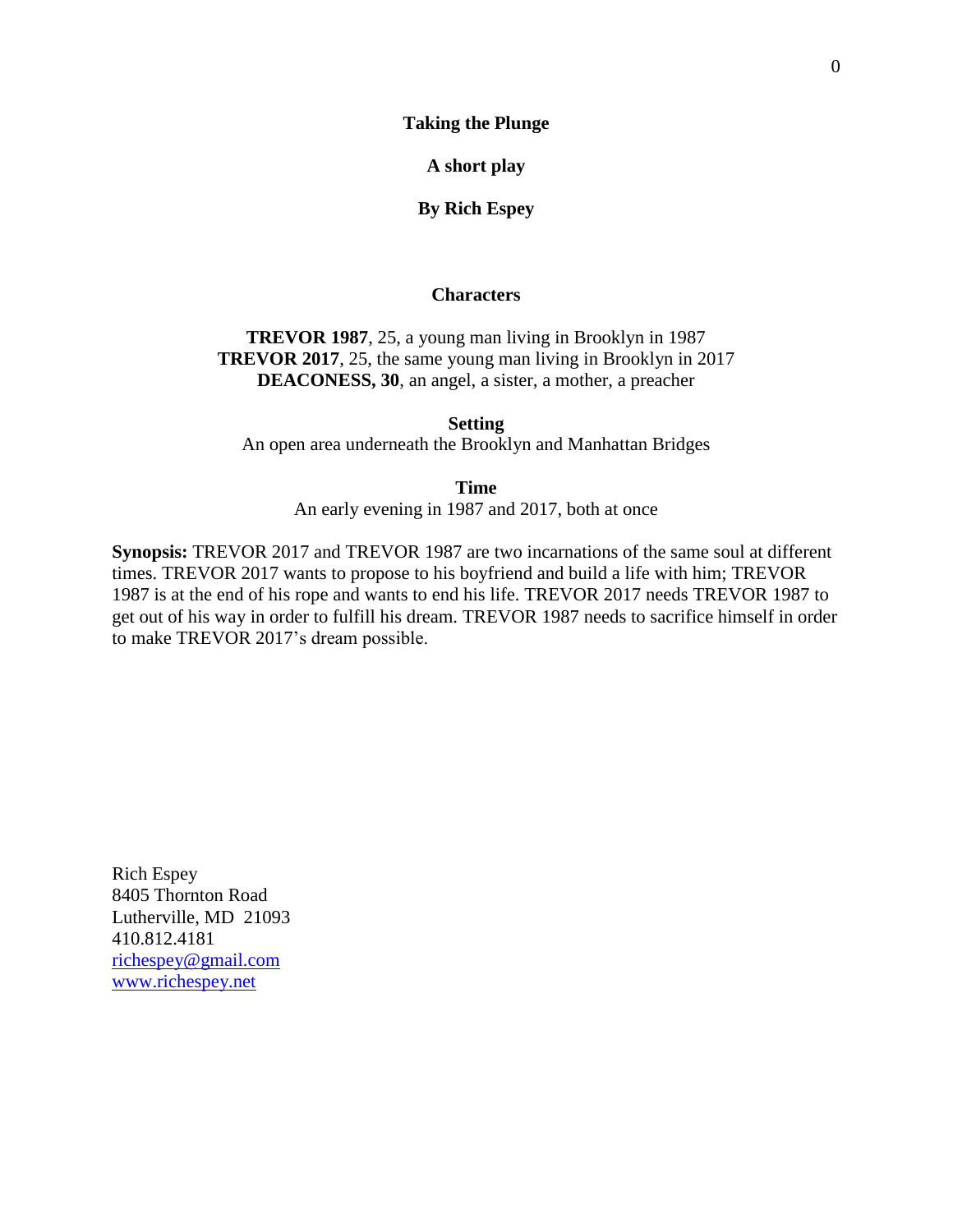## **Taking The Plunge**

*TREVOR 1987, 25, is lying on his back. He's dressed in clothing that suggests it's 1987 – a jacket with the sleeves pushed up, a thin tie. He's a little drunk, maybe more than a little. TREVOR 2017, also 25, is dressed in modern clothes and is writing something very large with a very large piece of sidewalk chalk. Up higher, the DEACONESS, 30, dressed in a church robe, sings.*

# **DEACONESS**

Wade in the water Wade in the water children Wade in the water God's gonna trouble the water.

> *TREVOR 2017's writing path is now being blocked by TREVOR 1987's body.*

# **TREVOR 2017**

Dude. Hey, Dude!

## **TREVOR 1987**

Which one's higher?

### **TREVOR 2017**

Any chance I could get you to watch the clouds someplace else?

# **TREVOR 1987**

The pedestrian part, I mean. Where you can get to just by walking. Don't have the energy these days to do much climbing.

# **DEACONESS**

Wade in the water Wade in the water children

### **TREVOR 2017**

I just need you to move for like two minutes.

#### **TREVOR 1987**

Not as much foot traffic on the Manhattan.

### **TREVOR 2017**

Look man, I just need to write something on here in chalk.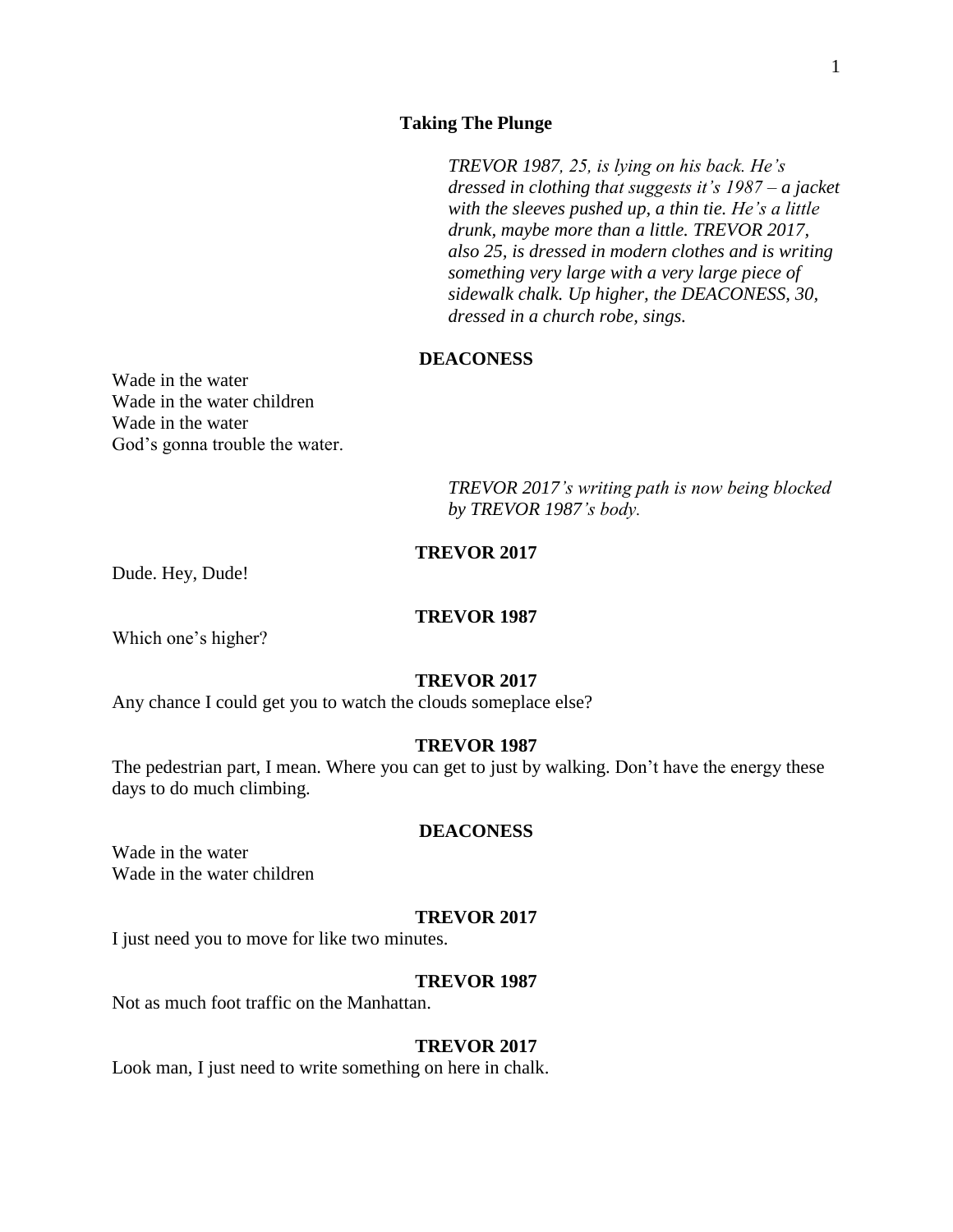The Brooklyn's more romantic, but you have to climb the tower, because if you jump from the pedestrian part you just land in the roadway and get hit by a car, which would still do it, but it would completely screw up somebody else's day. Gotta find a way to hit the water.

## **DEACONESS**

Wade in the water God's gonna trouble the water

> *The DEACONESS touches TREVOR 1987. She goes back to the stairs.*

### **TREVOR 2017**

Whoa. Are you serious, man? Look, there's lots of people who can help…

## **TREVOR 1987**

You can help me. And I'll help you. You interested? You look like it. Twenty bucks, man, what do you like?

### **TREVOR 2017**

Wait, I thought –

### **TREVOR 1987**

Let me take care of you for twenty bucks, that's all I need. Yeah, I was just being a big old nelly drama queen! Pay no attention to the drama queen, people!! She just needs a twenty to make it through the night. Awww…I got you to feel sorry for me.

## **TREVOR 2017**

Look man, all I want to do is finish my message here.

### **TREVOR 1987**

Twenty bucks, man. OK, fifteen. OK, look, TEN! Come on, anything you want. Anything. I don't care about safe. I mean, you should. You should stay safe, but it doesn't matter anymore what you do to me.

#### **TREVOR 2017**

Look, I don't do that, man.

## **TREVOR 1987**

I ain't had nothin' to eat all day. So come on and fill me up.

## **TREVOR 2017**

Read what I wrote, man. Read it!

## **TREVOR 1987**

"Marry me." Aw, ain't that sweet. You come see me when you get tired of her.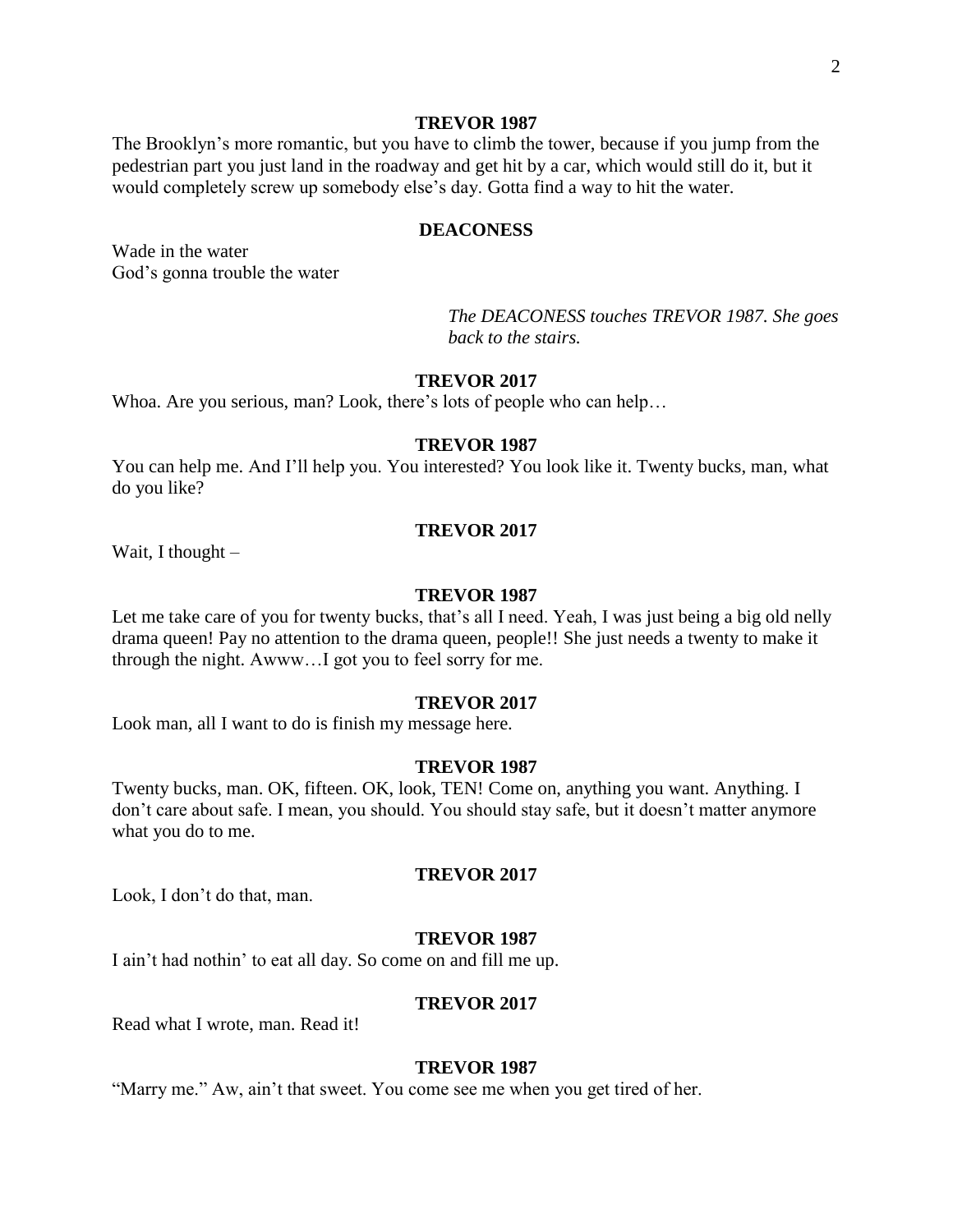It's a him, OK? Now all I gotta do is write his name.

### **TREVOR 1987**

Him. Shit. Does President Reagan know about you two? Or at least Mayor Koch?

## **TREVOR 2017**

What? Look, man, I'm all about peace, love and understanding, know what I'm sayin'? So if you don't mind -

### **TREVOR 1987**

Dude! Elvis Costello rocks! (*singing*) "What's so funny 'bout peace love and understanding…."

### **TREVOR 2017**

Whatever. Look, let me just write what I need to write here and you can lie down over there and sleep it off, OK? Look, here's ten bucks. No, here's twenty.

### **TREVOR 1987**

That's more like it. Tell me what you like.

# **TREVOR 2017**

You get it if you get outta my way.

### **DEACONESS**

Amazing Grace! How sweet the sound That saved a wretch like me! I once was lost but now I'm found Was blind but now I see.

### **TREVOR 1987**

What's his name?

### **TREVOR 2017**

Move and I'll write it. Well, sort of.

## **TREVOR 1987**

Tell me his name…and I'll move. No! Tell me all about the two of you. And I'll move. But it better be good! I'll only move if it is the greatest love story since Caesar and Cleopatra! Since Romeo and Juliet! Since Rock Hudson and…the sleazy pool boy who got him sick…

### **DEACONESS**

*(continuing to sing over the dialogue)* When we've been here ten thousand years Bright shining as the sun.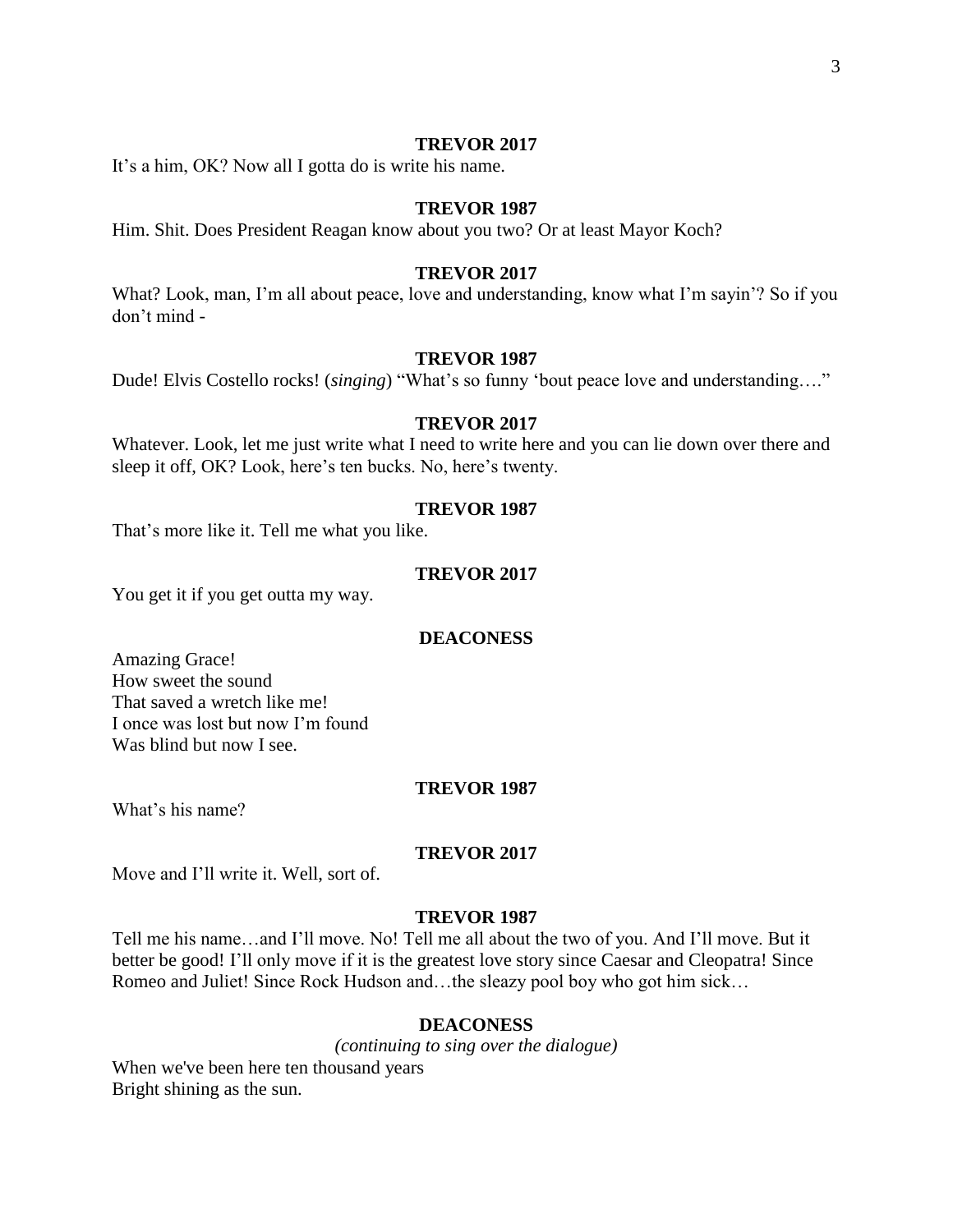We've no less days to sing God's praise Than when we've first begun.

### **TREVOR 2017**

It's Robert. And if you don't let me write his name here, you're gonna screw up my plan. My dream, see? In one hour I'm gonna surprise Robert at his office at City Hall. We're gonna take a nice walk over the Brooklyn Bridge. We're gonna have a bottle of wine in the park and then just before sunset we're gonna walk by here, like this. I'm gonna lead him up those steps, just like this. We sit down, look down…and voila.

## **TREVOR 1987**

Is he gonna say yes? Is he? Your silence speaks volumes, Mary.

## **TREVOR 2017**

Look, he's 34. Yeah, way older than me. Everybody says I'm too young. They say, "Why do you want to waste your best years, Trevor?" but, man...Robert...Robert is everything I have ever wanted! He's totally amazing!! And I want to get married right here. Both of us, we walk down those steps.

## **DEACONESS**

Dearly beloved, we are gathered here today in the sight of God and the shadow of these two beautiful bridges in a city that saved us to unite these two fabulous men in holy matrimony. If anyone here can show just cause why these two should not be united let them speak now or forever hold their peace.

### **TREVOR 2017**

That's a silence that speaks volumes.

## **TREVOR 1987**

Wait, your name's Trevor?

## **TREVOR 2017**

Yeah.

### **TREVOR 1987**

Me too. What are the chances, huh? So why this spot? Why in the sight of God and the shadow of these two beautiful bridges?

#### **TREVOR 2017**

This was like the first place I went to when I got off the bus from Sulphur Springs, Georgia. I heard it was cheaper to live over here so I decide I'll walk over the bridge to get a good look for myself. And I walk over the bridge and I look at that water, for some reason I start wondering if that water is hot or cold or somewhere in between. And I just have to know. I don't know why. So I come down here. I take off my shoes and I wade in.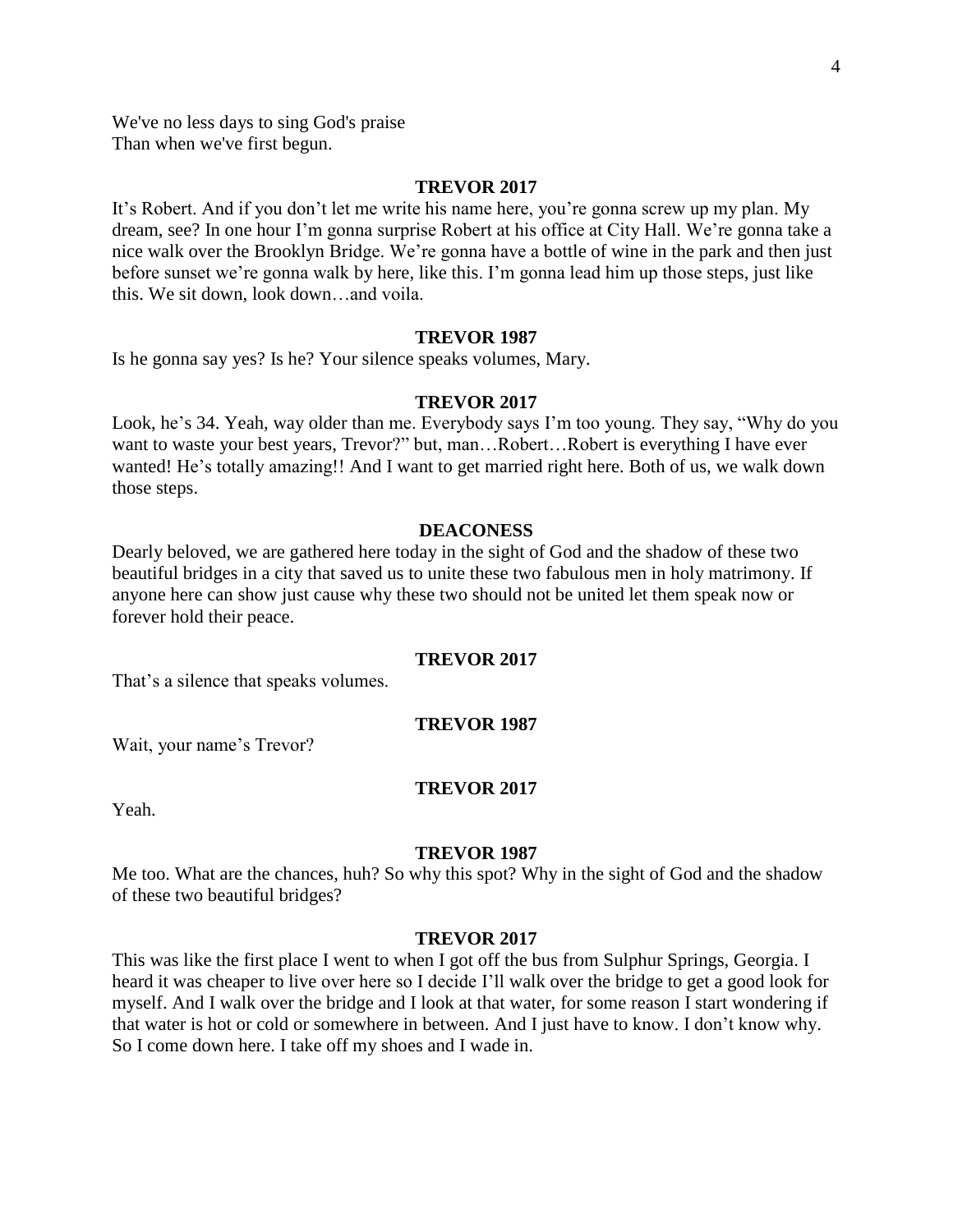How is it?

# **TREVOR 2017**

It's November! Cold and sharp as Daddy's voice when he caught me making out with Tommy Green!

## **TREVOR 1987**

I know that Daddy voice. Razors in your guts.

## **TREVOR 2017**

Yeah, it's so cold it burns, but at the same time...I feel like I've been saved. Like I'm free of the stink of Sulphur Springs.

### **DEACONESS**

For an angel went down at a certain season into the pool, and troubled the water: whoever then first after the troubling of the water stepped in was made whole of whatever disease he had.

### **TREVOR 1987**

But what does this place have to do with your lover?

# **TREVOR 2017**

My partner? See Robert and me…well, our second date we come over to the park here with a nice bottle of wine and we end up taking a little swim right there under the bridge. This was the next August, so the water felt like Grandma's marmalade. And one thing leads to another…I told myself we shoulda waited till the third date, but…sometimes you just gotta take the plunge.

## **TREVOR 1987**

You ever skinny dip in Sulphur Springs? That creek off of Jackson Ferry?

#### **TREVOR 2017**

Whoa.

### **TREVOR 1987**

You smell just like Sulphur Springs. Once you get that smell on you...

#### **BOTH**

… you can't never get rid of it.

## **TREVOR 2017**

My mama says that.

#### **TREVOR 1987**

Everybody's Mama in Sulphur Springs says that.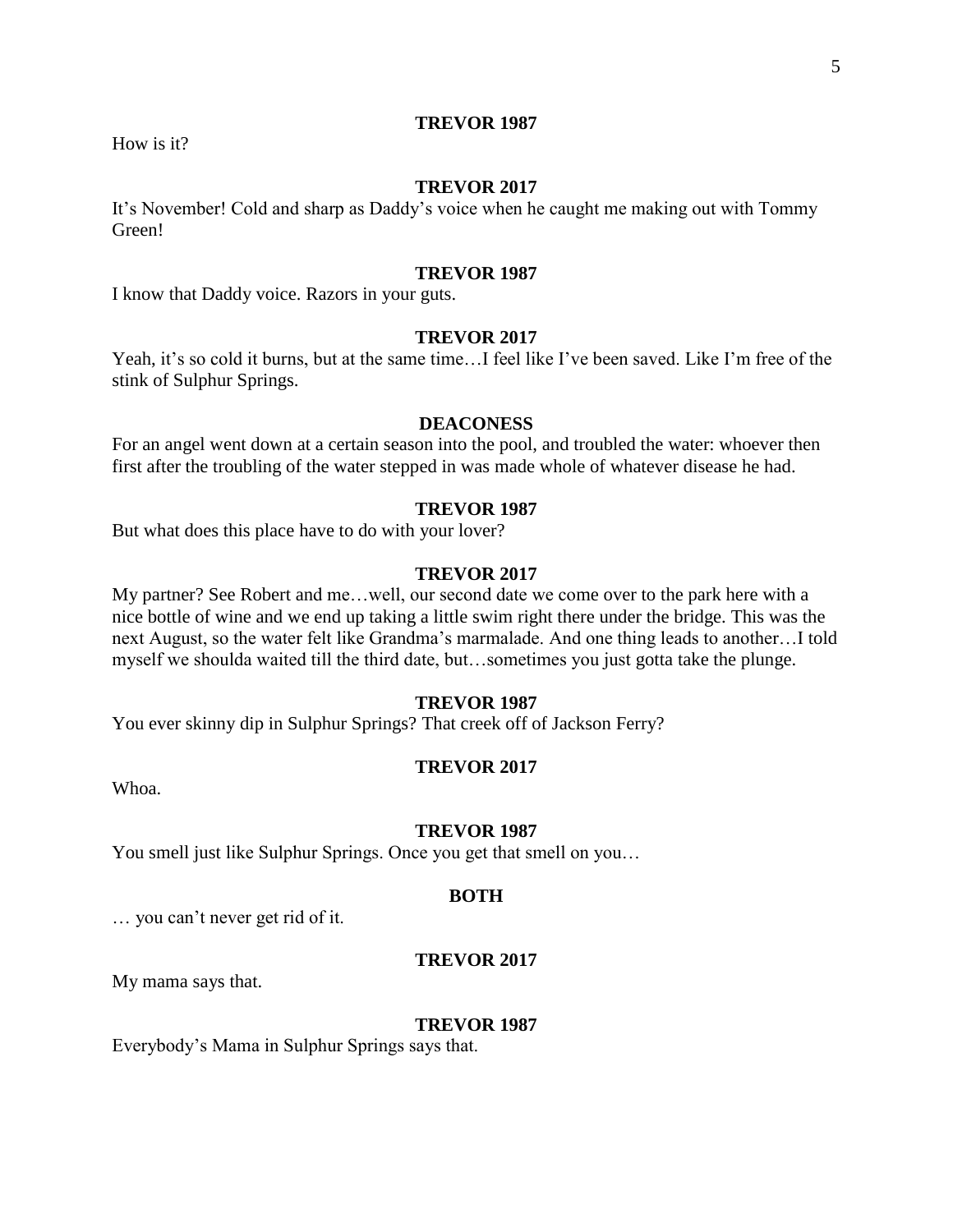Wait, get outta here! You're from Sulphur Springs, Georgia?

## **TREVOR 1987**

Guilty.

## **TREVOR 2017**

What are the chances of two guys named Trevor from Sulphur Springs ending up under these two beautiful bridges?

## **TREVOR 1987**

What are the chances of two guys like us staying put in Sulphur Springs.

# **DEACONESS**

It is an abomination, Trevor! An abomination! I don't know if there is a place for you on this Earth, but there is not one in Sulphur Springs!

### **TREVOR 1987**

Momma! Where am I supposed to go?

## **DEACONESS**

Your daddy catches you anywhere in this town…hell, anywhere in Georgia! Oh, Lord, Trevor! I will pray for you! Mark my words, Trevor, I will pray for you!!!

### **TREVOR 1987**

Oh, Momma…

## **TREVOR 2017**

I'm going back there.

#### **TREVOR 1987**

Good luck with that.

## **TREVOR 2017**

Not to stay. Just to get married.

#### **TREVOR 1987**

What, you gonna pull one over on your Momma and Daddy? Make 'em think "their prayers done worked! Hallelujah!" What, you got a girl who's gonna play along?

# **TREVOR 2017**

With Robert. We're gonna go to my old church. And we're gonna stand at that altar and my sister the Deaconess is gonna say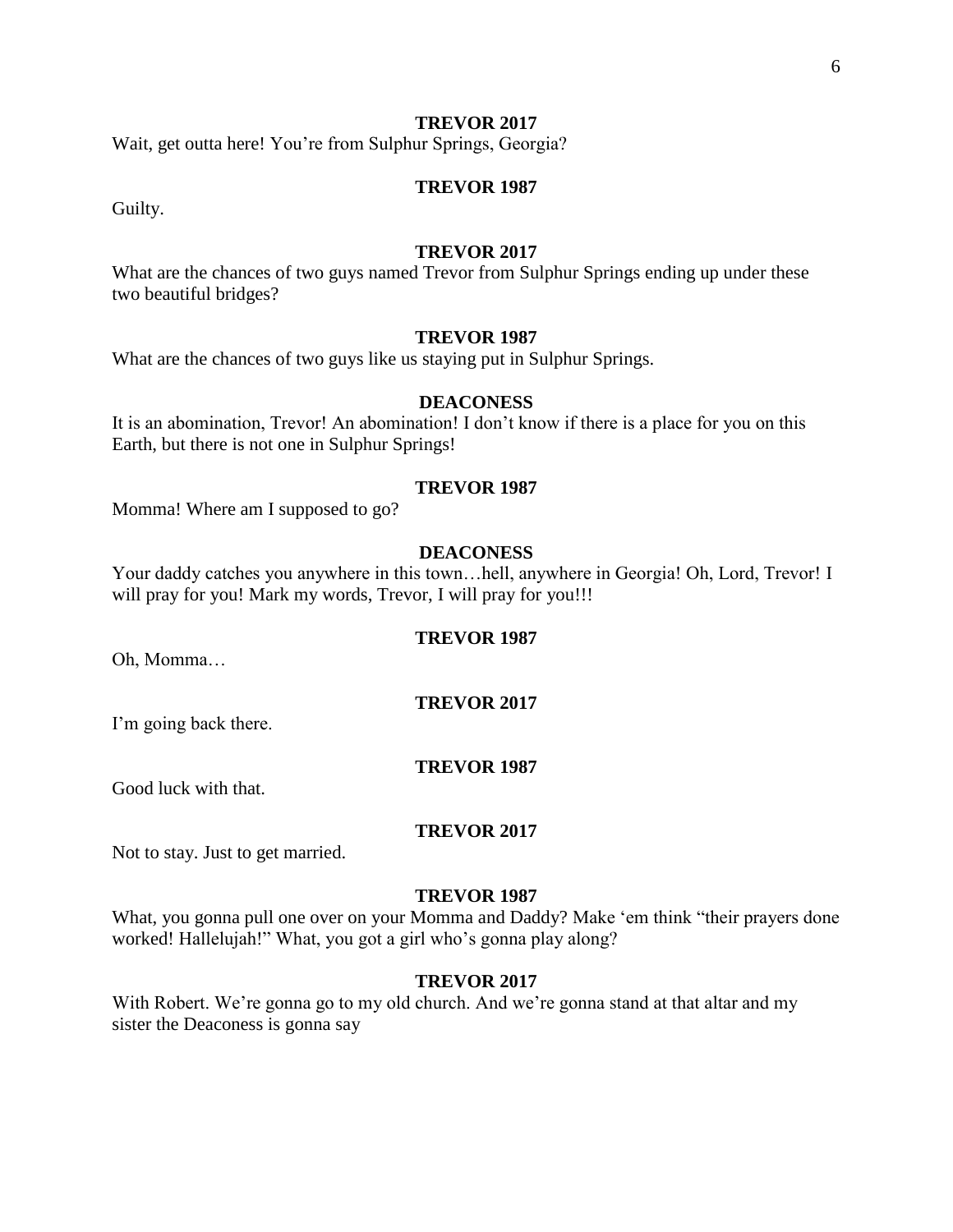### **DEACONESS**

Do you, Trevor, take Robert in the sight of God and the smell of sulphur to be your lawfully wedded husband?

### **TREVOR 2017**

I do.

### **DEACONESS**

And do you Robert, take Trevor in the sight of God and the smell of sulphur to be your lawfully wedded husband?

### **TREVOR 1987**

They'll string you up.

## **TREVOR 2017**

Let 'em try. Time for a revolution.

### **DEACONESS**

What do we want? Marriage Equality! When do want it? Now! What do we want? Marriage Equality! When do want it? Now!

# **TREVOR 1987**

What century are you from?

### **TREVOR 2017**

What century are you from?

### **TREVOR 1987**

You got guts, man. More than I ever got from Sulphur Springs.

#### **DEACONESS**

The lesson is from the Book of John, Chapter 5, verse 14. "For an angel went down at a certain season into the pool, and troubled the water: whoever then first after the troubling of the water stepped in was made whole of whatever disease he had."

## **TREVOR 2017**

So how come I ain't never seen you around Sulphur Springs? We gotta be about the same age. How old are you? Where'd you go to school?

## **TREVOR 1987**

I got outta your way. Now how about that twenty bucks.

## **TREVOR 2017**

You go to Caswell County High?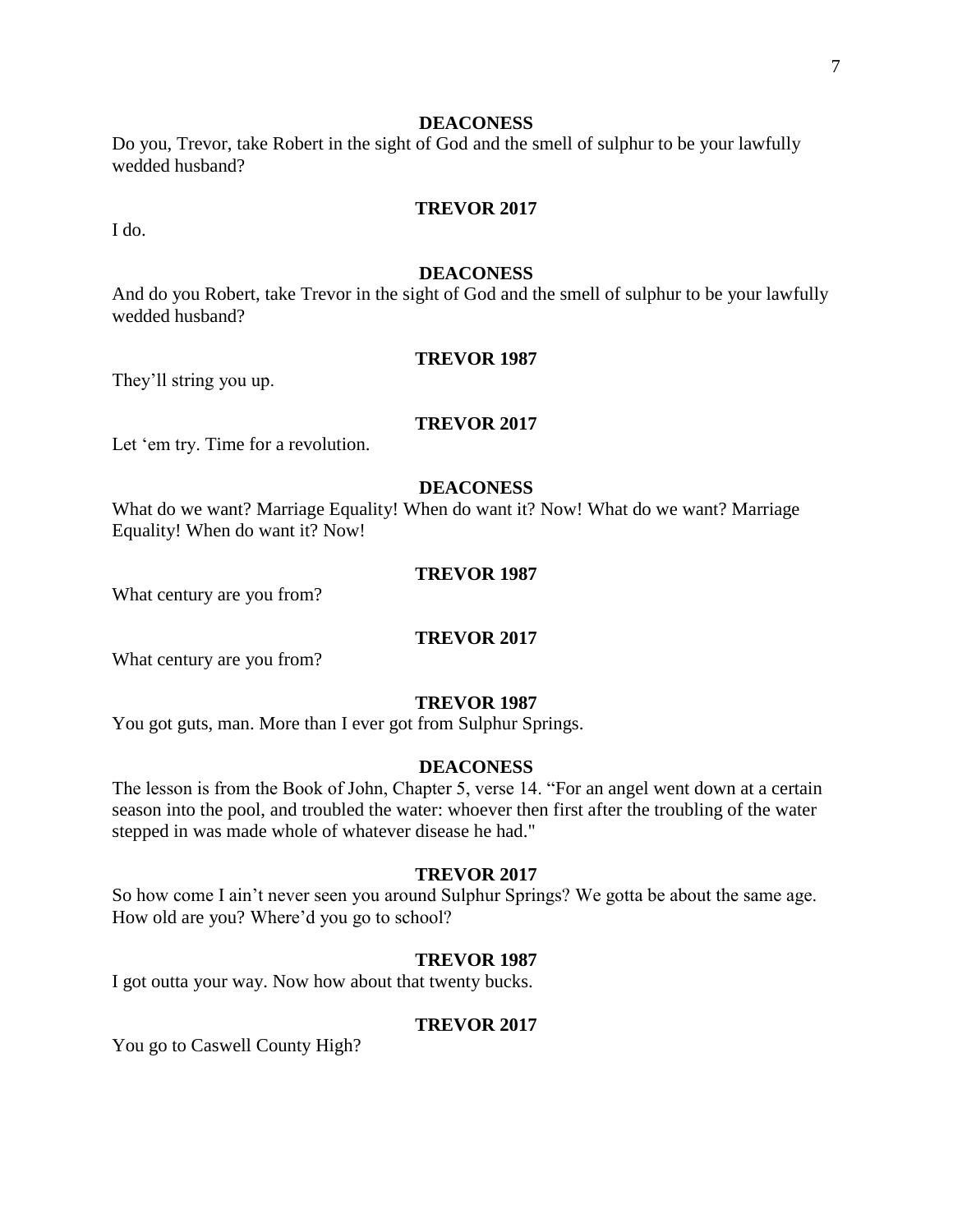Yeah, I went to Caswell. Till my Daddy kicked me outta the house.

## **TREVOR 2017**

Who was the Principal?

## **TREVOR 1987**

Come on, man. Fifteen. I give you what you need. Safe stuff man. You'll be safe, I swear.

### **TREVOR 2017**

Who was the Principal??!!

### **TREVOR 1987**

Just 'cause I'm totally fucked doesn't mean you will be!! I would not do that, man!!

# **TREVOR 2017**

Oh, I see. Bullshit artist, huh? I might be from Sulphur Springs, Georgia, but I'm not some fool. I got some writing to do.

## **TREVOR 1987**

I need that twenty bucks so bad.

## **TREVOR 2017**

I thought it was fifteen?

*TREVOR 1987 and TREVOR 2017 fight as the DEACONESS sings*

## **DEACONESS**

Wade in the water Wade in the water children Wade in the water God's gonna trouble the water

> *TREVOR 2017 subdues TREVOR 1987, pinning him on the ground. The DEACONESS lays hands on both men, then retires.*

## **TREVOR 2017**

Like I said, I got some writing to do.

*TREVOR 2017 reaches into his pocket for his chalk. It has been broken, and he pulls out a handful of dust. TREVOR 2017 drops the dust. The DEACONESS picks up what she can and sprinkles it on TREVOR 1987 and recites.*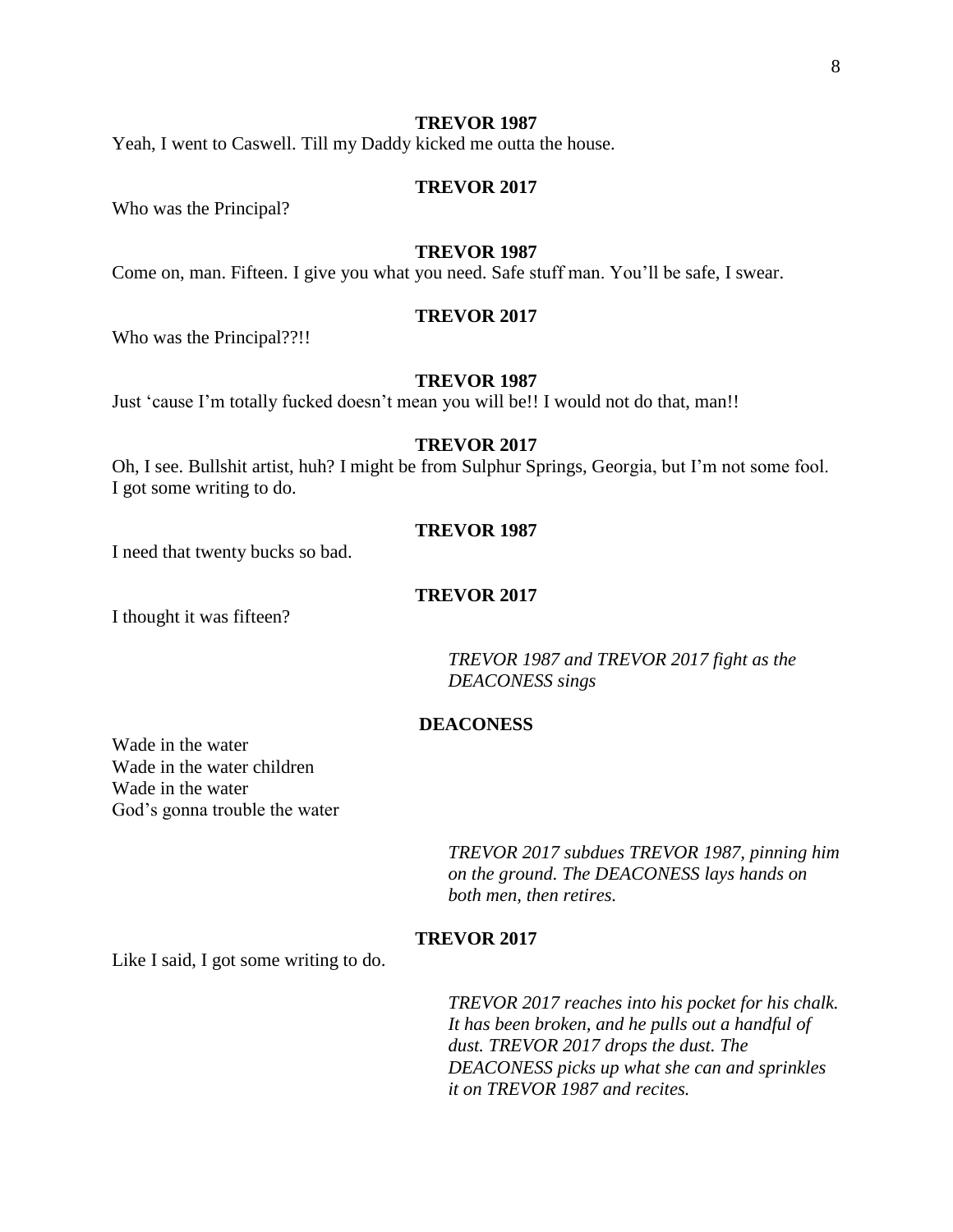### **DEACONESS**

Forasmuch as it hath pleased Almighty God of his great mercy to take unto himself the soul of our dear brother here departed, we therefore commit his body to the ground; earth to earth, ashes to ashes, dust to dust; in sure and certain hope of the Resurrection to eternal life.

Where there is Trevor there is trouble, and where there is trouble there is Trevor. Oh my baby boy…I hoped this city might save you.

### **TREVOR 1987**

You already wrote "Marry Me." That's all that matters. He'll see that. The "Robert" doesn't matter.

# **TREVOR 2017**

I wasn't gonna write "Robert". I was gonna write "Trebor". That's Robert backwards.

# **TREVOR 1987**

How cute.

# **TREVOR 2017**

Yeah, it is! It is, OK?! I call him Trebor and he calls me Rovert, which is Trevor backwards! Our names are almost the same backwards, but not quite, and we think that's cute, and we call each other by our backwards names, and nobody else does that and we like that and we've done that for four years which is why I think we should get married, not just here where it's legal in the state of New York and under the eyes of God and these two beautiful bridges in the city that saved me but way down in Sulphur Springs in the eyes of God where it stinks of sulphur, and you had to go and break my chalk!

## **TREVOR 1987**

People have survived jumps from both bridges. And they've died from both. Which to choose…

# **DEACONESS**

For an angel went down at a certain season into the pool, and troubled the water: whoever then first after the troubling of the water stepped in was made whole of whatever disease he had.

## **TREVOR 1987**

I think it doesn't much matter. Just as long as it works. I would hate to be one of those survivors. Gawd. I'd probably end up on Donahue or something.

# **DEACONESS**

Coming up at 4 today on Donahue! A jump from the Brooklyn Bridge didn't kill him, but can he survive the gay plague?!

### **TREVOR 2017**

I need to get to Robert's office.